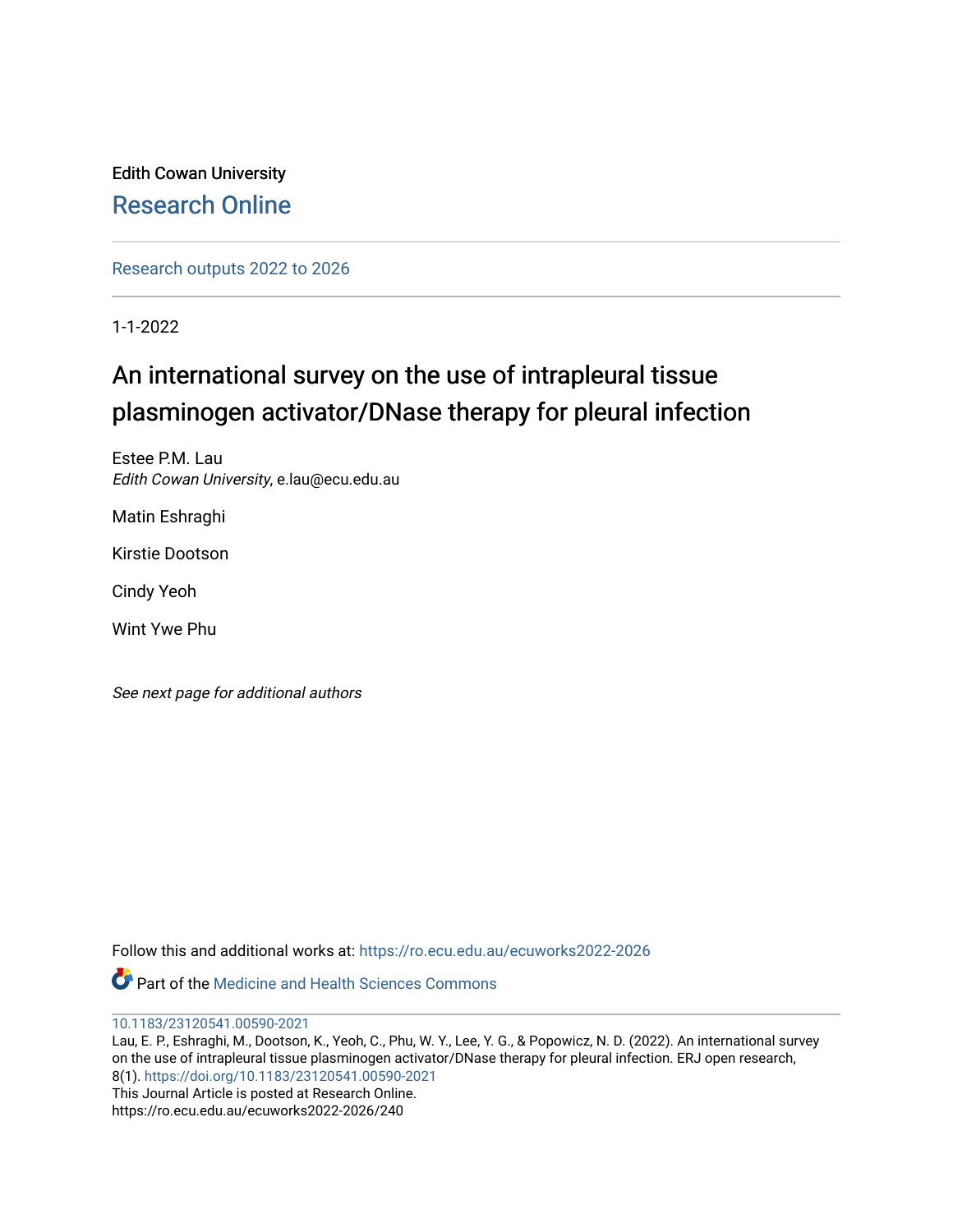# Authors

Estee P.M. Lau, Matin Eshraghi, Kirstie Dootson, Cindy Yeoh, Wint Ywe Phu, Gary Y.C. Lee, and Natalia D. Popowicz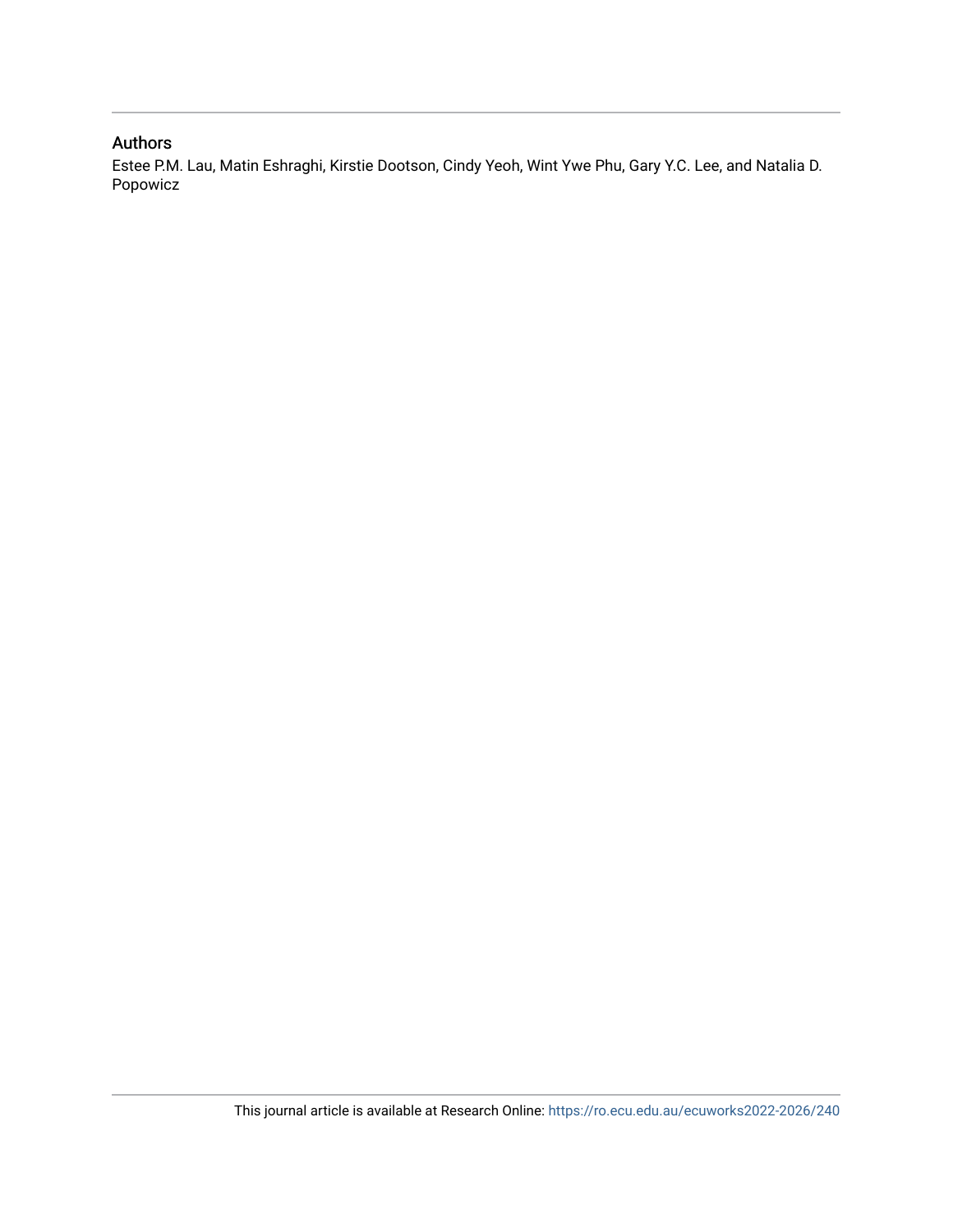

# An international survey on the use of intrapleural tissue plasminogen activator/DNase therapy for pleural infection

Estee P.M. Lau  $\mathbf{Q}^{1,2,6}$  $\mathbf{Q}^{1,2,6}$  $\mathbf{Q}^{1,2,6}$ , Matin Eshraghi<sup>3,6</sup>, Kirstie Dootson<sup>3</sup>, Cindy Yeoh<sup>3</sup>, Wint Ywe Phu<sup>3</sup>, Y.C. Gary Lee<sup>1,4,5</sup> and Natalia D. Popowicz  $\mathbb{D}^{1,3,4}$ 

<sup>1</sup>Pleural Medicine Unit, Institute for Respiratory Health, Perth, Australia. <sup>2</sup>School of Medical and Health Sciences, Edith Cowan University, Perth, Australia. <sup>3</sup>School of Allied Health, Division of Pharmacy, University of Western Australia, Perth, Australia. <sup>4</sup>Dept of Respiratory Medicine, Sir Charles Gairdner Hospital, Perth, Australia. <sup>5</sup>Centre for Respiratory Health, School of Medicine, University of Western Australia, Perth, Australia. <sup>6</sup>These authors contributed equally.

Corresponding author: Natalia D. Popowicz [\(natalia.popowicz@health.wa.gov.au](mailto:natalia.popowicz@health.wa.gov.au))

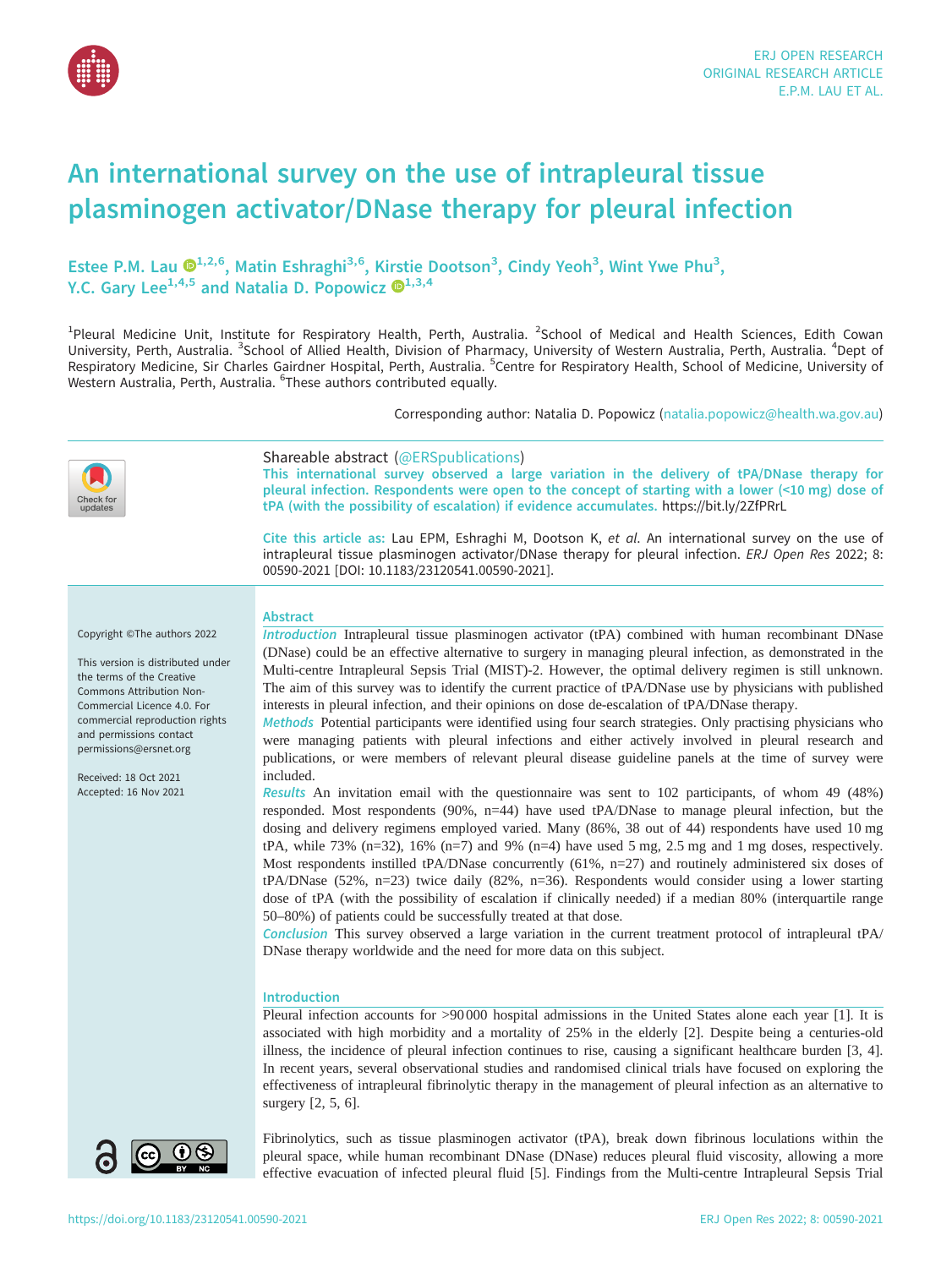(MIST)-2 demonstrated that combined tPA/DNase therapy in the management of pleural infection enhanced pleural drainage and reduced the need for surgery and length of hospitalisation [\[6\]](#page-6-0). This remarkable breakthrough has generated significant interest worldwide, but the adoption of tPA/DNase therapy into treatment has been variable.

Since the publication of MIST-2, several studies attempted to optimise intrapleural tPA/DNase therapy, focusing particularly on two hurdles of implementation: the complexity of the intrapleural instillations and clinicians' concerns of the costs and risks of tPA. First, the original delivery protocol in MIST-2 involved instillation of tPA, followed by clamping of the chest tube which was then reopened for drainage before DNase was instilled following the same steps [[6](#page-6-0)]. The process was delivered twice a day for six doses. This regimen demands considerable staff time, and in some centres only clinicians (not nurses) are allowed to perform these intrapleural instillations, creating significant time pressure. Various studies have piloted different simplified delivery methods, all aimed to reduce demand on complexity of the delivery regimen [\[1, 7](#page-6-0), [8\]](#page-6-0). Second, tPA is expensive and is associated with potential bleeding risks. The original dose of 10 mg was chosen empirically without a phase I dose-escalation assessment. Studies testing efficacy of lower tPA doses have reported promising results [[7](#page-6-0), [9\]](#page-6-0), but no head-on randomised trials have been performed to evaluate these lower dosing regimens.

The lack of data on optimal tPA/DNase doses, administration protocols and cost-effectiveness are likely to create heterogeneity in practice. The objective of this study was to survey international pleural experts on current tPA/DNase treatment protocols used in clinical practice and to seek their opinion on acceptable treatment success rates with dose de-escalation in the management of pleural infection. This will provide insight into the current adoption of tPA/DNase therapy and the concerns limiting its use, providing guidance on future directions into intrapleural tPA/DNase research.

### Methods

We conducted a descriptive, cross-sectional, international survey to identify the use of tPA/DNase in practice by physicians with published interests in pleural infection, and their opinions on dose de-escalation of tPA/DNase therapy. The targeted participants were practising physicians who were managing patients with pleural infections and either actively involved in pleural research and publications (recognised as first and last authors), or members of pleural disease guideline groups/committees.

To identify potential survey participants meeting these criteria, four literature search strategies were performed. Articles were selected after a structured literature review carried out between March and May 2019. Key terms employed were "intrapleural" or "pleural infection" or "empyema" or "parapneumonic" or "pleural effusion" or "pleural empyema" OR "tPA" or "alteplase" or "tissue plasminogen activator" or "fibrinolytic" OR "DNase" or "deoxyribonuclease" or "dornase alpha".

Search was limited to publications on human studies of adults aged >18 years published since 2009. Authors of published articles citing MIST-2 (n=260) as well as authors cited within the current (2010) British Thoracic Society pleural disease guidelines, including its medical members, were also identified. Duplicates were removed and participants were included in the mailout if they were identified as current practising physicians with identifiable contact information at the time of search.

A questionnaire, containing 18 questions [\(supplementary table S1](http://openres.ersjournals.com/lookup/doi/10.1183/23120541.00590-2021.figures-only#fig-data-supplementary-materials)) was developed using Qualtrics software (Provo, UT, USA; September 2019), and was reviewed for content validity by five local clinicians with pleural interests at Sir Charles Gairdner Hospital (Perth, Australia). Ethics approval was granted by the human research ethics committee of the University of Western Australia (RA/4/20/5593).

An initial email invitation was sent to all participants. Each participant was provided with a unique link to ensure a single submission per participant over a 4-week period. A follow-up email was sent to nonrespondents after a 2-week period. Questionnaire responses were de-identified. Data were analysed using GraphPad Prism 9.1.0 (La Jolla, CA, USA) and were presented as median (interquartile range (IQR)). Results were considered significant at  $p$ <0.05.

# **Results**

119 physicians were identified using the search strategies described. After screening for contact information, 17 physicians were excluded: 16 had no identifiable contact information, and one was deceased. The remaining 102 physicians were sent an invitation email for participation. Out of the 102 physicians contacted, 49 (48%) completed the survey. These physicians estimated that they had treated a combined total of 1342 (median 20) patients with pleural infections in the past 12 months. They were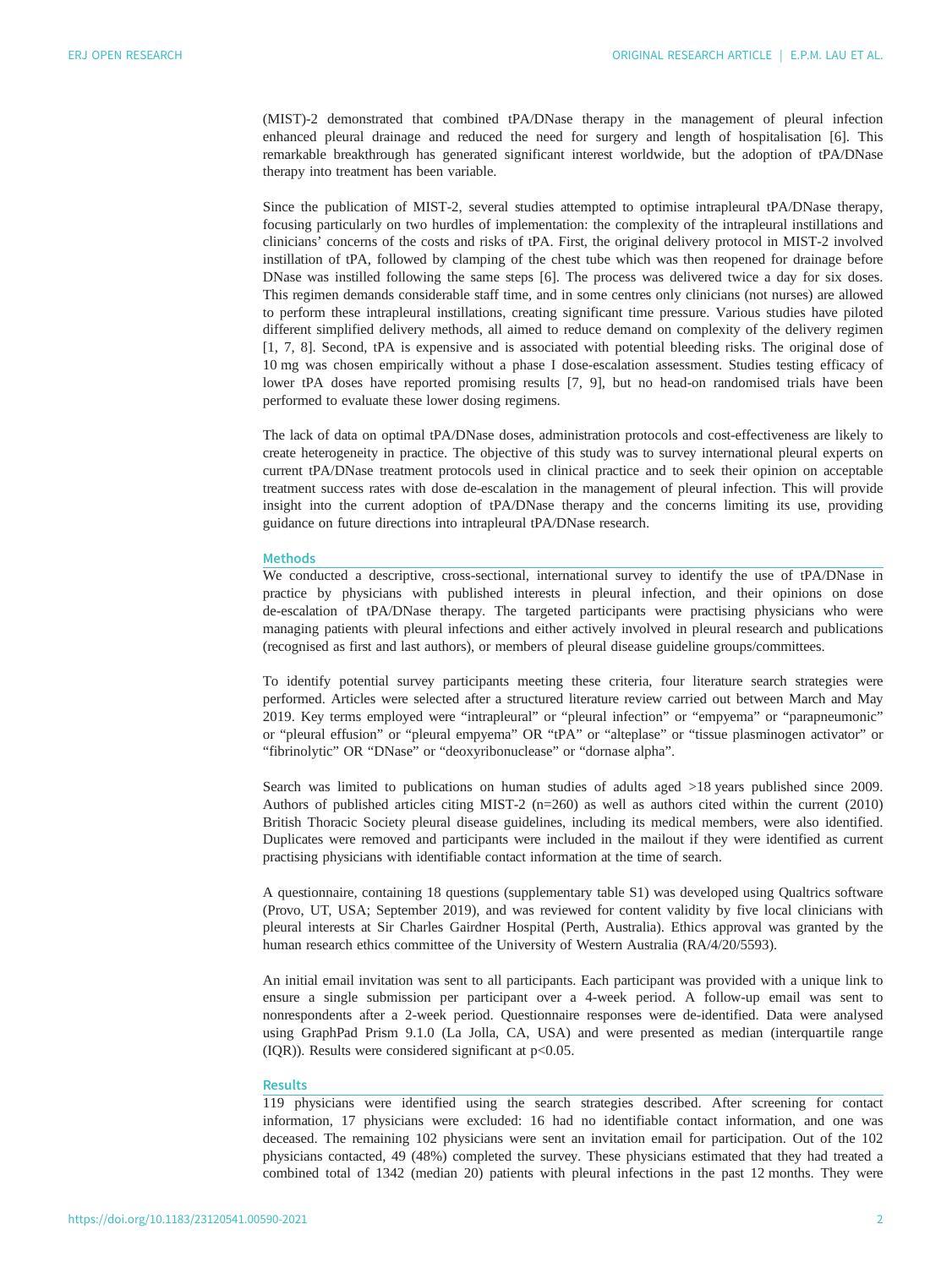based in Europe (n=22), USA (n=14), Australia (n=6), New Zealand (n=3), Asia (n=2) and one each from Africa and Canada. Of these physicians, 28 identified their primary area/speciality as respiratory/ pulmonary medicine (57%), 18 as interventional pulmonology/pleural speciality (37%) and three as thoracic surgery (6%).

Variations exist in the current treatment protocols of intrapleural tPA/DNase therapy used by the respondents (table 1). Most respondents (90%, n=44) have used tPA/DNase for the management of pleural infections in their patients. The remaining 10% did not adopt tPA/DNase therapy in their practice due to either insufficient data on safety and efficacy (n=1), therapy not approved for used/available in their current workplace ( $n=2$ ) or surgery being the preferred option ( $n=2$ ). The analyses presented herein are on the 44 respondents who have used tPA/DNase in their practice.

Of those who have used tPA/DNase to manage pleural infections, 20% (eight from USA and one from Australia) used tPA/DNase routinely in all patients admitted with pleural infections under their care. The remainder (n=35) estimated that they used tPA/DNase in a median 50% (IQR 30–70%) of their patients. When asked about the reason for not using tPA/DNase routinely in all patients (respondents were allowed to select more than one reason), most of them (70%, n=31) selected the option of "I only use tPA/DNase in patients who failed to respond to conventional treatment (antibiotics and chest tube drainage)". Other reasons selected include insufficient efficacy (n=6) or safety (n=2) data, only using tPA/DNase as a last-line treatment prior to surgical referral  $(n=6)$  and prohibitive cost  $(n=4)$ . Some respondents provided additional comments stating they would decide treatment on a case-by-case basis depending on the pleural space appearances on ultrasound and computed tomography scans (n=1), reserve tPA/DNase therapy for patients not suitable for surgery (n=2), when surgery might be delayed (n=1) or as an attempt to avoid surgery (n=1). One respondent declared the use of urokinase instead of tPA due to personal perceived efficiency and cost effectiveness (n=1).

#### tPA doses

physicians.

The respondents used a range of tPA doses (10 mg, 5 mg, 4 mg, 2.5 mg and 1 mg), with the higher doses (10 mg and 5 mg) more commonly employed than the lower ones (2.5 mg and 1 mg) ([figure 1](#page-5-0)). In addition,  $27\%$  (n=12) and  $11\%$  (n=5) of respondents have only used 10 mg and 5 mg tPA, respectively. When asked what the respondents perceived was the lowest effective dose, 70% (19 out of 27) chose 5 mg tPA, while others believed that 10 mg (n=3), 2.5 mg (n=3), 2 mg (n=1) and 1 mg (n=1) were the lowest effective tPA doses. The rest  $(n=17)$  of the physicians did not specify a dose.

# tPA/DNase administration and dosing regimen

Most respondents (61%, n=27) delivered tPA/DNase concurrently into the pleural space using two separate syringes (i.e. drugs not admixed before instillation), while others adhered to the MIST-2 protocol by administering them separately. One respondent reported to have administered tPA/DNase concurrently in

| <b>TABLE 1 Summary of survey results</b>                                                                  |            |
|-----------------------------------------------------------------------------------------------------------|------------|
| Physicians using tPA/DNase                                                                                | 44/49 (90) |
| Physicians using tPA/DNase in all patients                                                                | 9/44(20)   |
| Doses of tPA used <sup>#</sup>                                                                            |            |
| 10 <sub>mg</sub>                                                                                          | 38 (86)    |
| 5 <sub>mg</sub>                                                                                           | 32(73)     |
| 4 mg                                                                                                      | 1(2)       |
| 2.5 <sub>mg</sub>                                                                                         | 7(16)      |
| 1 <sub>mg</sub>                                                                                           | 4(9)       |
| tPA/DNase administration <sup>#</sup>                                                                     |            |
| Concurrently                                                                                              | 27(61)     |
| Separately                                                                                                | 15 (34)    |
| Number of tPA/DNase doses <sup>#</sup>                                                                    |            |
| <6 doses                                                                                                  | 20(45)     |
| 6 doses                                                                                                   | 23(52)     |
| Dosing frequency <sup>#</sup>                                                                             |            |
| Once daily                                                                                                | 8(18)      |
| Twice daily                                                                                               | 36 (82)    |
| Data are presented as n/N (%). tPA: tissue plasminogen activator; DNase: human recombinant DNase. ": n=44 |            |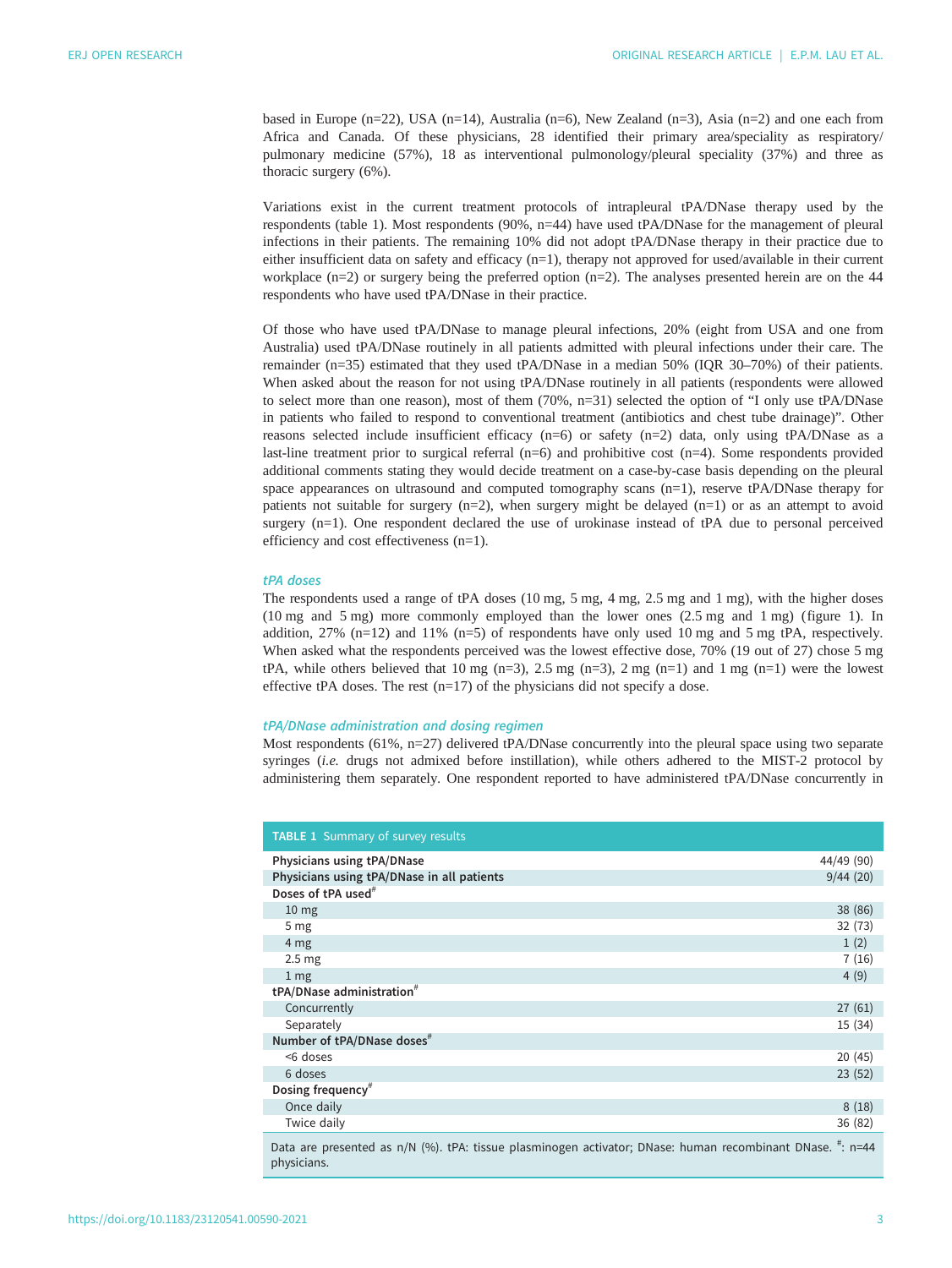<span id="page-5-0"></span>



one syringe. Another administered the initial dose of tPA and DNase separately, but the subsequent doses concurrently.

More than half the respondents (52%, n=23) used six doses of tPA/DNase in each patient as per the MIST-2 protocol, while the remaining respondents may use fewer than six doses per patient, based on clinical response. Most respondents (82%, n=36) adopted a twice-daily dosing regimen, whereas only 18% of them used it once daily. Ward limitations and the complexity of the pleural space have also determined the dosing regimen for two respondents.

Although 27% (n=12) of respondents reported that they would not deviate from their usual protocol under any circumstances, 73% (n=32) of them would, based on various reasons, including patient's bleeding risk and clinical response, complexity of the infection, side-effects, staffing issues and costs. One respondent reported to have used a simplified regimen (not specified) to enable administration by junior staff in a nonrespiratory inpatient service.

### Dose de-escalation

There are ongoing dose de-escalation studies to establish the lowest effective tPA dose. It is anticipated that with decreasing dose of tPA, the number of successfully treated patients will also decrease. As such, physicians were asked for their acceptable "minimum percentage of patients successfully treated at a lower dose for dose de-escalation to be considered successful". Our question specifically stated that the dose of tPA could be raised if clinical response was inadequate. Respondents considered it a success if a median 80% (IQR 50–80%) of patients were successfully treated with a certain starting dose of tPA. However, they would only adopt lower doses of tPA in their protocol if  $\geq 100$  (IQR 50–200) patients have been successfully treated in published (e.g. retrospective observational) studies. Some respondents also commented on the need for more evidence-based trials in this area.

#### **Discussion**

This study is the first to provide insight on the real-world use of intrapleural tPA/DNase therapy in clinical practice. Although most clinicians surveyed have used tPA/DNase therapy, there is a large variation in dosage regimen and administration protocols between physicians around the world.

As the treatment regimen in MIST-2 protocol is labour-intensive and time-consuming, it is not surprising that practice has evolved into many different variations in order to be adapted to local conditions. In addition, recent findings on concurrent administration of tPA/DNase and the efficacy of 5 mg tPA from our observational studies may have influenced the physicians' decisions [[8](#page-6-0), [9](#page-6-0)]. Replies of the respondents suggest that physicians require more safety and efficacy data before they would consider dose de-escalation in their practice. Hence, there is clearly a need for more controlled studies in order to determine the best possible outcome.